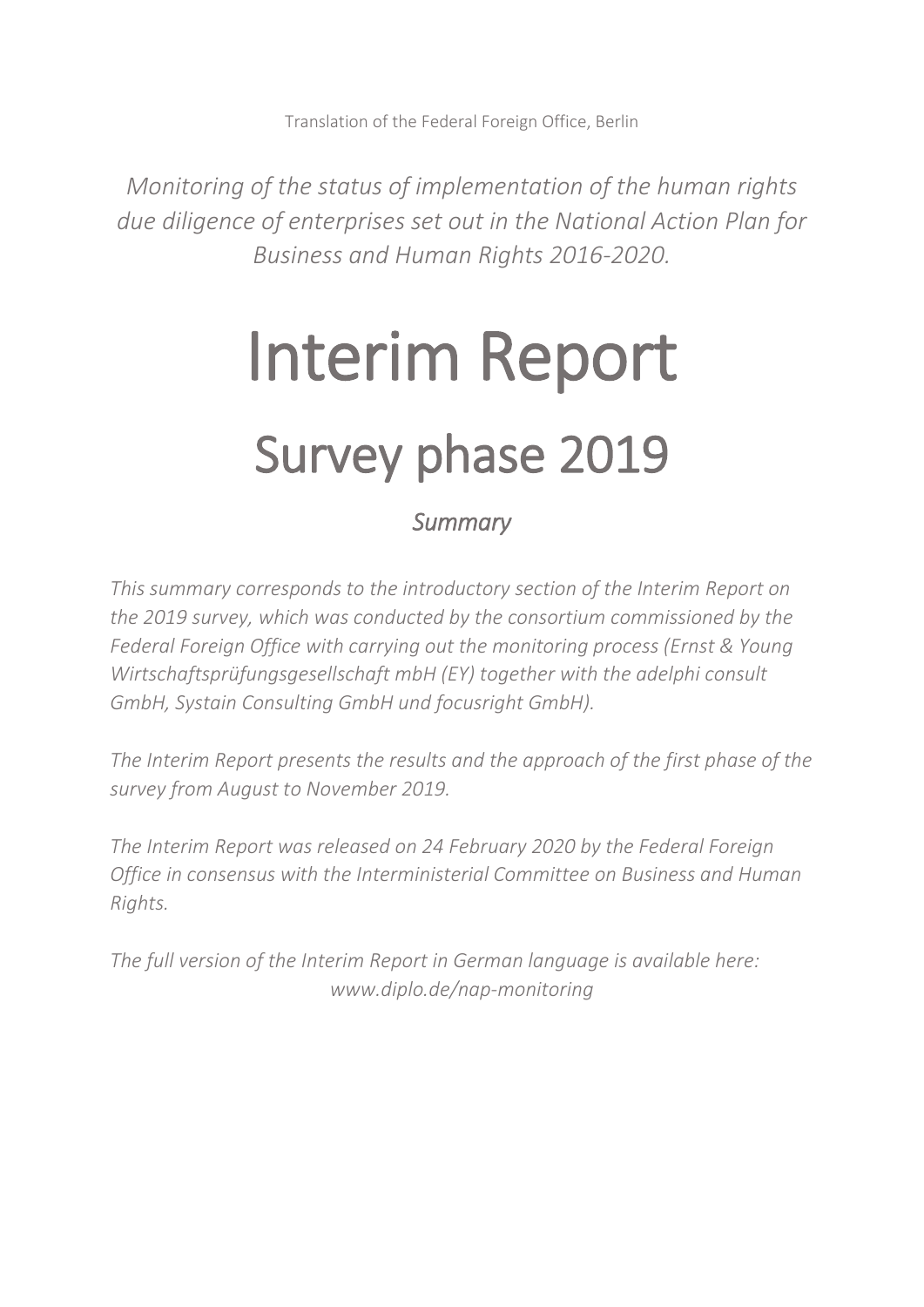In chapter III of the NAP<sup>1</sup>, the Federal Government expresses its expectation that enterprises will introduce the process of human rights due diligence described in the Action Plan in a manner commensurate with their size, sector, and position in supply and value chains.

The status of implementation of the process in enterprises described in the NAP has been monitored since June 2018. The aim of this monitoring process is to establish whether at least 50 percent of enterprises based in Germany with over 500 employees have incorporated the core elements of human rights due diligence described in the NAP into their business processes by 2020<sup>2</sup>.

The monitoring process comprises three survey phases, one each in the years 2018 (exploratory survey phase), 2019 (first representative survey phase) and 2020 (second representative survey phase). The Interim Report for 2019 describes the approach taken and the results of the representative survey phase in 2019 and also provides information on the planning for the next steps for the representative survey phase in 2020.

The methodology for data collection and evaluation (including the evaluation system) is in line with the description in the Interim Report on the exploratory phase in 2018, which was adopted by the Interministerial Committee on Business and Human Rights on 5 July 2019.<sup>3</sup> The report stipulates that the pool of enterprises must consist of businesses that meet the above-mentioned criteria with regard to their headquarters and number of employees. The random sample from this pool of enterprises should be suitable for making representative statements with a confidence level of 95 percent.

#### **Sampling, representativeness and randomness**

l

At the time of the 2019 survey, the **pool of enterprises** comprised a total of **7285 businesses**. This yielded a required number of at least 363 responders in order to ensure that the results of the survey are representative for the pool of enterprises. In the representative surveys in 2019 and 2020, the consortium aims to achieve a slightly higher response rate of approximately 400 responders. For this purpose, a total of 3325 enterprises (known as a gross sample; of which 1822 enterprises in the first sampling and 1503 enterprises as part of an extension to the sample) were contacted by email, telephone and post on several occasions and asked to make a self-declaration regarding the status of implementation of human rights due diligence in their enterprises in the form of an online questionnaire. The intended response rate for the 2019 survey was achieved with **465 responders**.

The representativeness of the responders for the pool of enterprises as well as the randomness of the responders is key as regards the reliability of the results.

In order to assess the **representativeness of the responders with respect to the pool of enterprises**, the extent to which the arithmetic averages of the gross and net sample differ significantly in statistical terms was examined. Distribution by size was the predominant consideration in this regard. The examination revealed that larger enterprises (> 2000 employees) are overrepresented in the net sample while smaller ones (<1000 employees) are underrepresented. This finding was also

<sup>&</sup>lt;sup>1</sup> The NAP is available as download document in English at[: https://www.auswaertiges-](https://www.auswaertiges-amt.de/blob/610714/fb740510e8c2fa83dc507afad0b2d7ad/nap-wirtschaft-menschenrechte-engl-data.pdf)

[amt.de/blob/610714/fb740510e8c2fa83dc507afad0b2d7ad/nap-wirtschaft-menschenrechte-engl-data.pdf o](https://www.auswaertiges-amt.de/blob/610714/fb740510e8c2fa83dc507afad0b2d7ad/nap-wirtschaft-menschenrechte-engl-data.pdf)r at the NAPdedicated website of the Federal Foreign Office: [www.diplo.de/business-and-human-rights .](http://www.diplo.de/business-and-human-rights)

<sup>&</sup>lt;sup>2</sup> The five core elements according to the German NAP are (1) Human Rights Policy Statement, (2) Procedure for the Identification of Actual or Potential Adverse Impact on Human Rights, (3) Measures to Ward Off Potentially Adverse Impacts and Review of the Effectiveness of these Measures, (4) Reporting, (5) Grievance Mechanism.

 $^3$  Available at: https://www.auswaertiges-amt.de/blob/2232418/1531aad304f1dec719954f7292ddbc05/190710-napzwischenbericht-data.pdf, last accessed on 2 December 2019.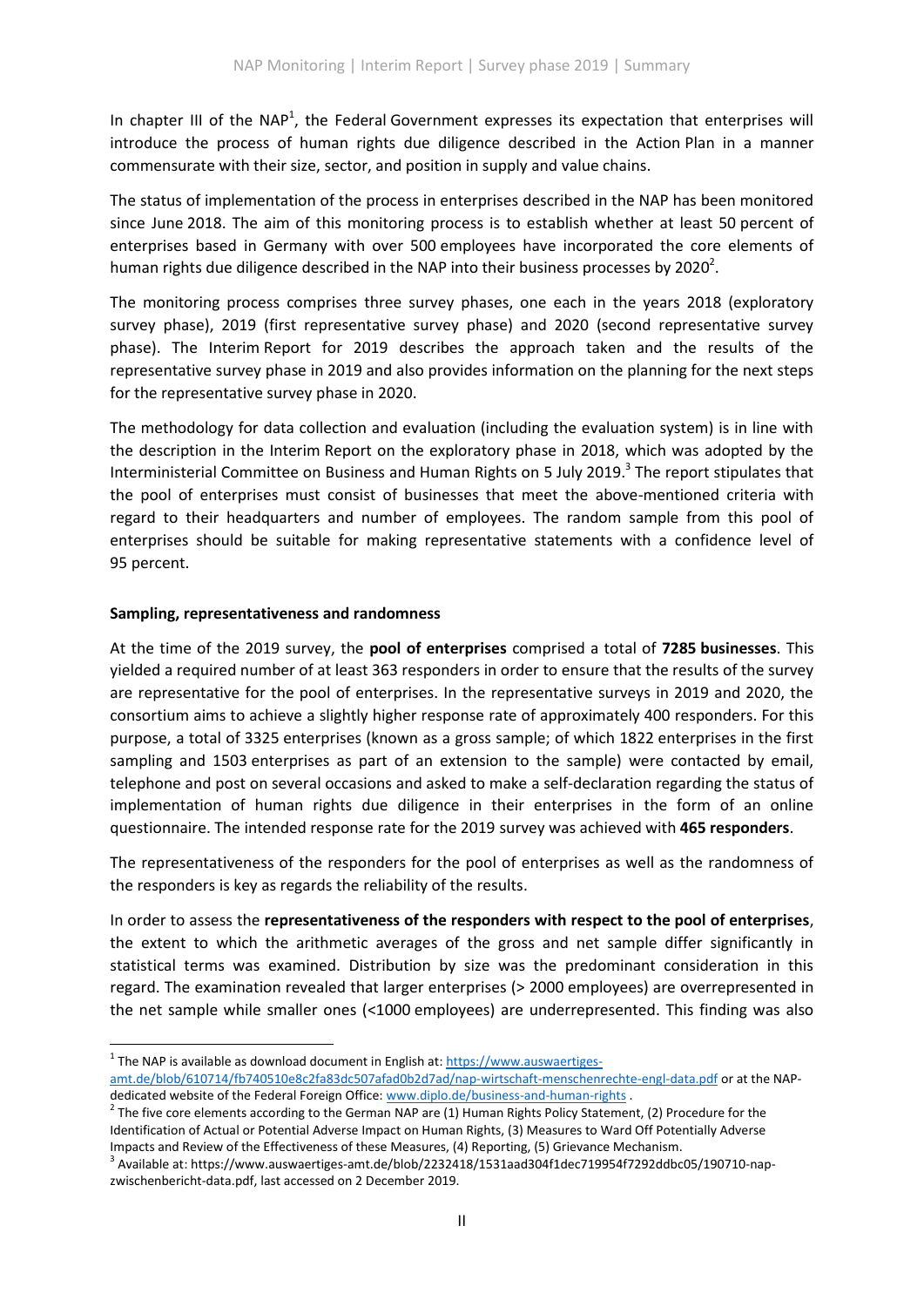reflected in other related variables such as legal form, turnover and the type of firm of the parent company.

In addition to representativeness, **randomness (non-responder bias)** is a key factor behind the reliability of the results. As enterprises decide themselves whether or not to take part in the survey, self-selection occurs, which can lead to bias when there is a correlation between participation and implementation of the NAP. In order to test randomness, the group of responders within the gross sample is compared with the group of non-responders based on a range of characteristics for enterprises. Representativeness and compensating for bias with **observable factors** are ensured with a statistical weighting procedure. As part of the 2019 survey, the survey team also checked whether a publicly accessible human rights policy statement was available for all enterprises in the gross sample of the first survey (1822 enterprises) due to the importance of what is known as nonresponder bias. The characteristic of the existence of a human rights policy statement was used to determine whether there is a bias as a result of **unobservable factors**. In the current case, it was observed that the proportion of enterprises with a policy statement among responders was far higher than the proportion among non-responders. We can therefore conclude from this that the majority of enterprises that took part in the survey have made a public declaration of their commitment to upholding human rights and that these enterprises have already paid close attention to the NAP's human rights due diligence requirements. This is a clear indication of bias due to unobservable factors. This bias cannot be resolved with statistical methods since it cannot be precisely measured. This factor must be taken into consideration in the interpretation and discussion of the 2019 survey results.

## **Survey methodology**

The core instrument of this survey is a self-disclosure by the enterprises regarding the status of implementation of human rights due diligence in the form of an online questionnaire. This was developed during the exploratory survey phase in 2018 with the involvement of more than 30 enterprises and various stakeholders.

**The data was gathered in four stages.** In stage 1, the online survey was completed and supplemented by a media analysis and research into human rights issues typical of the industry in order to check the plausibility of the information provided. In stage 2, the information provided was examined for internal and external discrepancies. Internal discrepancies were logical deviations between two or more questions. External discrepancies could arise if the information in the selfdisclosure deviated from the publicly accessible information about the enterprises (e.g. in policy statements or on the basis of the media analysis). In the case of discrepancies and in the event the enterprises in question provided contact information, they were contacted in stage 3 in order to clarify this. The original intention was for any remaining discrepancies to be clarified conclusively in stage 4 by interviewing further stakeholders. As it was possible to clarify all discrepancies relevant to the evaluation in stage 3 in discussions with the enterprises, stage 4 was not applied in the 2019 survey.

The questionnaire was designed flexibly in many places for the purpose of processing by the enterprises. The NAP envisages that enterprises can state if they have not implemented specific requirements of the NAP. This **"comply-or-explain mechanism"** was a constituent part of the questionnaire and evaluation system and was used by the majority of enterprises in the survey phase in 2019. In addition, the enterprises had the opportunity to provide free-text answers to almost all questions and to explain their approach in writing. This information was also taken into account in the evaluation.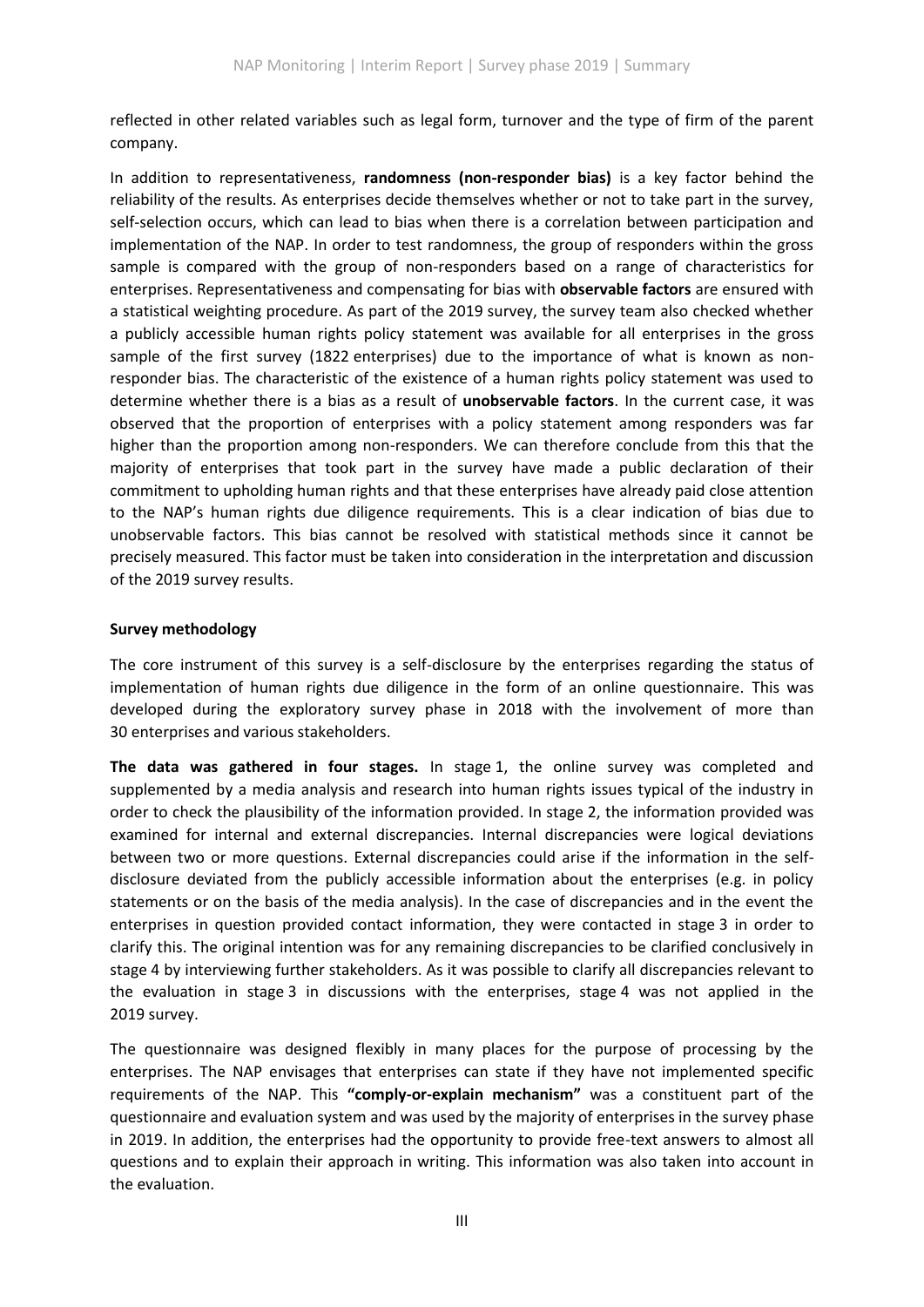An evaluation system was developed in order to ascertain whether 50 percent of enterprises have implemented the NAP adequately. This system was adopted by the Interministerial Committee on Business and Human Rights on 5 July 2019. In particular, for each of the possible answers in the questionnaire, expectations were defined that an enterprise must meet in order to be regarded as a "complier" in the quantitative evaluation ("requirement framework"). Only enterprises that have met all of the core elements or adequately explained their non-compliance (please see the complyor-explain mechanism) are regarded as "compliers" in the overall results.

In the final evaluation, the evaluation system divides the enterprises into **"compliers" and "noncompliers"**, depending on the status of implementation of the NAP. In addition, a group entitled **"enterprises with implementation plans"** is featured that comprises enterprises which, while they have not yet implemented all NAP requirements at the time of the survey, have presented concrete plans to do so by the end of 2020. **"Enterprises on the right track"** are also shown separately within the "non-compliers group". These enterprises have not implemented all the NAP core elements in full, but their overall approach can be seen as good practice and they are thus well on the way to achieving compliance. Until the presentation of the final report in the summer of 2020, the Interministerial Committee on Business and Human Rights may decide to evaluate these enterprises differently.

The evaluation of the enterprises was initially carried out at the level of individual questions and comprised the four-stage procedure set out above. An allocation to one of the evaluation clusters was then made on the basis of the results of the individual evaluations.

## **Results of the representative survey in 2019**

On the basis of the results of the evaluations and the application of the statistical weighting procedures described above, **17 to 19 percent of the enterprises are considered to be "compliers"** while 78 to 81 percent of the enterprises are deemed to be "non-compliers". Within the group of "non-compliers", 9 to 12 percent of the pool of enterprises are "enterprises on the right track" towards fulfilling the NAP. Furthermore, two to three percent are "enterprises with implementation plans".

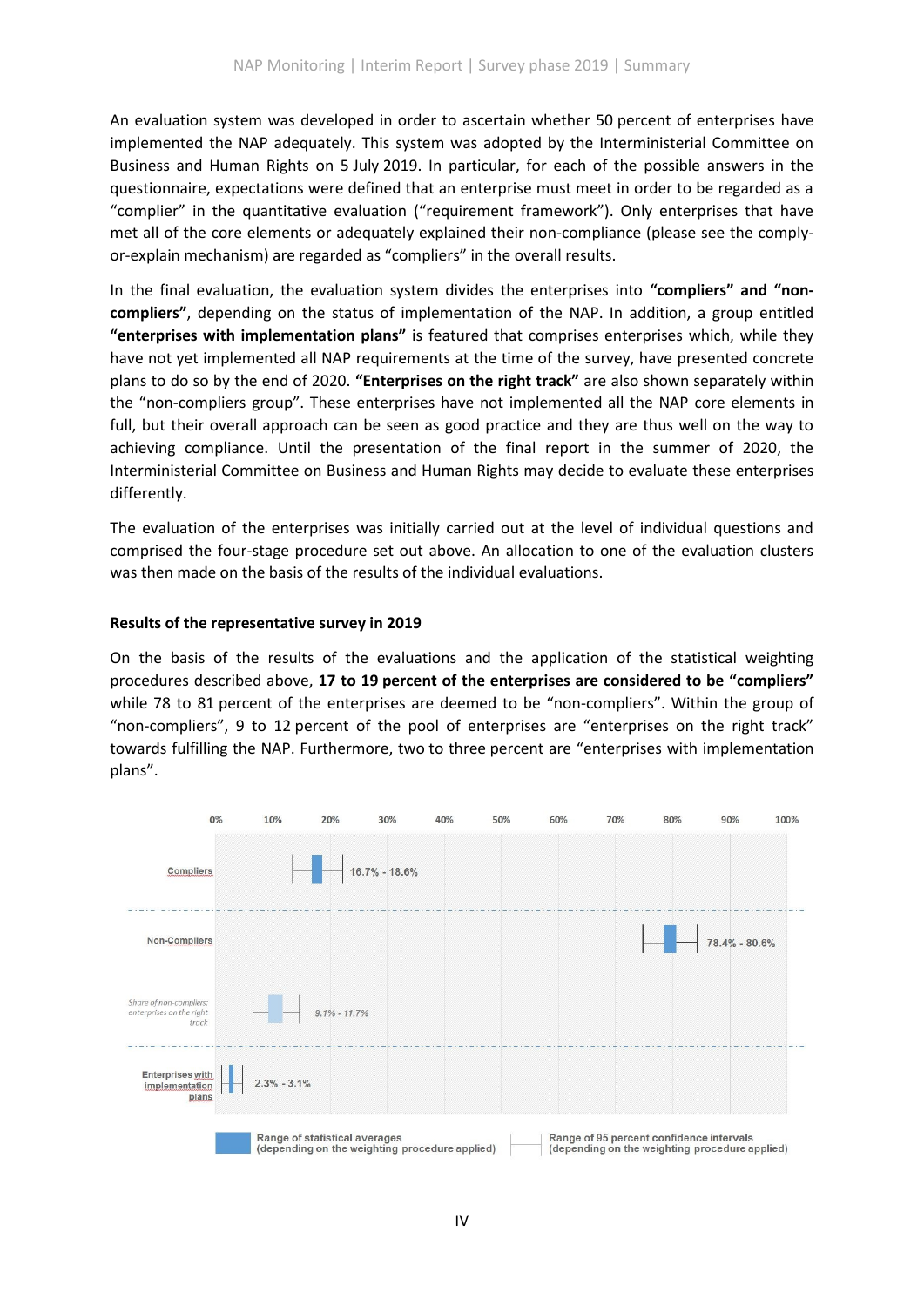**With respect to the objective of the monitoring process, it was shown that, in 2019, less than 50 percent of enterprises based in Germany and employing over 500 staff have integrated the core elements of human rights due diligence described in the NAP into their business processes by 2020.** Statements regarding the status of implementation in 2020 cannot be extrapolated from this.

With regard to the core elements, it can be extrapolated from the responses that enterprises face major challenges, particularly in setting up and implementing a procedure to "identify, to prevent or to mitigate potentially adverse effects of corporate activity on human rights" (known as risk analysis) and in implementing appropriate measures to "ward off potentially adverse impacts" (see NAP, p. 8). This can be seen from the fact that some enterprises have stated that they do not have a risk analysis or measures based on such an analysis. Moreover, it is striking that some of the enterprises have limited their consideration of human rights risks to only selected areas of the value chain (e.g. their own enterprise) without sufficient justification. In contrast, the NAP gives expression to the requirement that human rights impacts be considered across the value chain. Overall, when examining the results in detail according to core elements, it must be taken into account that some of the requirements stemmed from the enterprises' risk disposition – i.e. from the specification of the human rights risks relevant to the enterprise in the questionnaire for core element 2. Since the risk analysis required for this was not available in the majority of cases or did not meet the NAP requirements (low degree of compliance in core element 2), a sound assessment of these enterprises in core elements 3, 4 and 5 was only possible to a limited extent.



Core element 1: Human Rights Policy Statement

Core element 2: Procedure for the Identification of Actual or Potential Adverse Impact on Human Rights Core element 3: Measures to Ward Off Potentially Adverse Impacts and Review of the Effectiveness of these Measures Core element 4: Reporting

Core element 5: Grievance Mechanism